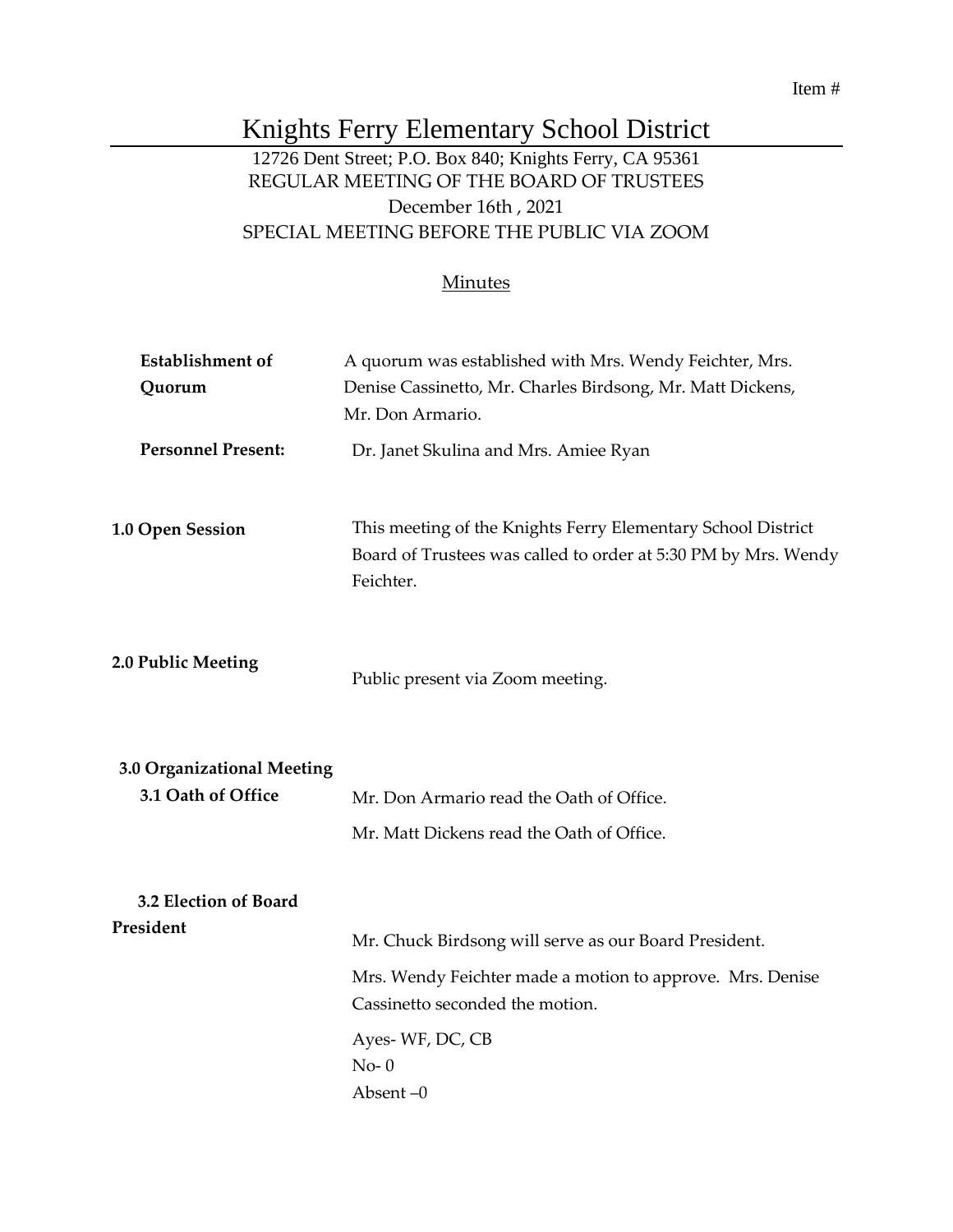| 3.3 Election of Board     | Mr. Don Armario will serve as the Board Clerk.                                               |
|---------------------------|----------------------------------------------------------------------------------------------|
| <b>Clerk</b>              | Mrs. Wendy Feichter made a motion to approve. Mrs. Denise<br>Cassinetto seconded the motion. |
|                           | Ayes-WF, DC, CB                                                                              |
|                           | $No-0$                                                                                       |
|                           | Absent $-0$                                                                                  |
| 3.4 Approval of the Board |                                                                                              |
| of Trustees 2021 Calendar | Mrs. Wendy Feichter made a motion to approve. Mr. Don<br>Armario seconded the motion.        |
|                           | Ayes-WF, DC, CB                                                                              |

No- 0

Absent –0

| 3.5 Appointment of<br>Representative to Vote on<br>the Members of the County<br><b>Committee on School</b> | Mr. Matt Dickens will be the Representative to Vote on the<br>members of the County Committee.                                                                                                                                                                                                                                                                                 |
|------------------------------------------------------------------------------------------------------------|--------------------------------------------------------------------------------------------------------------------------------------------------------------------------------------------------------------------------------------------------------------------------------------------------------------------------------------------------------------------------------|
| <b>District Organization</b>                                                                               | Mr. Don Armario made a motion to approve. Mrs. Wendy<br>Feichter seconded the motion.                                                                                                                                                                                                                                                                                          |
|                                                                                                            | Ayes-WF, DC, CB                                                                                                                                                                                                                                                                                                                                                                |
|                                                                                                            | $No-0$                                                                                                                                                                                                                                                                                                                                                                         |
|                                                                                                            | Absent $-0$                                                                                                                                                                                                                                                                                                                                                                    |
|                                                                                                            |                                                                                                                                                                                                                                                                                                                                                                                |
| 3.6 Authorization of                                                                                       |                                                                                                                                                                                                                                                                                                                                                                                |
| <b>Signatures</b>                                                                                          | As set forth in Education Code Section 42633, the governing<br>Board of each school district shall be responsible for filing or<br>causing to be filed with the county superintendent of schools<br>the verified signature of each person, including members of the<br>governing board, authorized to sign order in it name. All<br>Approved. Ayes-WF, DC, CB, No-0, Absent -0 |